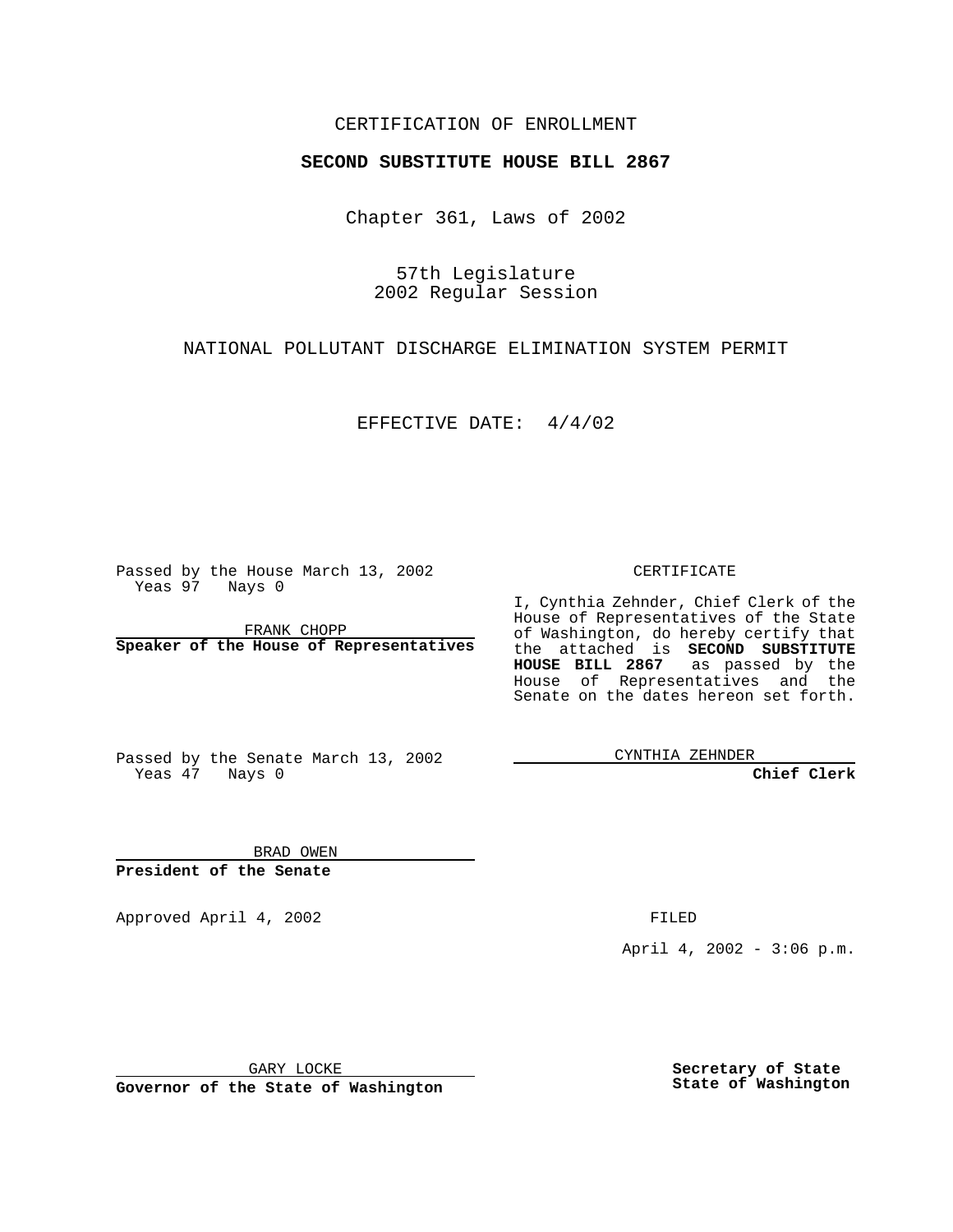### **SECOND SUBSTITUTE HOUSE BILL 2867** \_\_\_\_\_\_\_\_\_\_\_\_\_\_\_\_\_\_\_\_\_\_\_\_\_\_\_\_\_\_\_\_\_\_\_\_\_\_\_\_\_\_\_\_\_\_\_

\_\_\_\_\_\_\_\_\_\_\_\_\_\_\_\_\_\_\_\_\_\_\_\_\_\_\_\_\_\_\_\_\_\_\_\_\_\_\_\_\_\_\_\_\_\_\_

## AS AMENDED BY THE SENATE

Passed Legislature - 2002 Regular Session

#### **State of Washington 57th Legislature 2002 Regular Session**

**By** House Committee on Agriculture & Ecology (originally sponsored by Representatives Fromhold, Ogden, McMorris, Grant, Haigh and Delvin)

Read first time 02/09/2002. Referred to Committee on .

 AN ACT Relating to mitigating the effects of the aquatic pesticide national pollutant discharge elimination system permit required as a result of a recent federal court decision; amending RCW 90.48.465; creating a new section; and declaring an emergency.

BE IT ENACTED BY THE LEGISLATURE OF THE STATE OF WASHINGTON:

 NEW SECTION. **Sec. 1.** The legislature finds that the recent federal court of appeals decision in Headwaters, Inc. v. Talent Irrigation District, 243 F.3rd 526 (9th Cir. 2001) imposes a duty to obtain a national pollutant discharge elimination system permit under the clean water act for the application of pesticides to irrigation canals. This duty is also extended to other individuals and organizations that apply pesticides to other waters, where no duty 13 existed before the Talent decision.

 The legislature finds that the costs associated with the issuance of the national pollutant discharge elimination system permit now required by the department of ecology as a result of the federal decision is burdensome to the affected individuals and organizations. The legislature intends to temporarily reduce the burden of the federal decision on those individuals and organizations.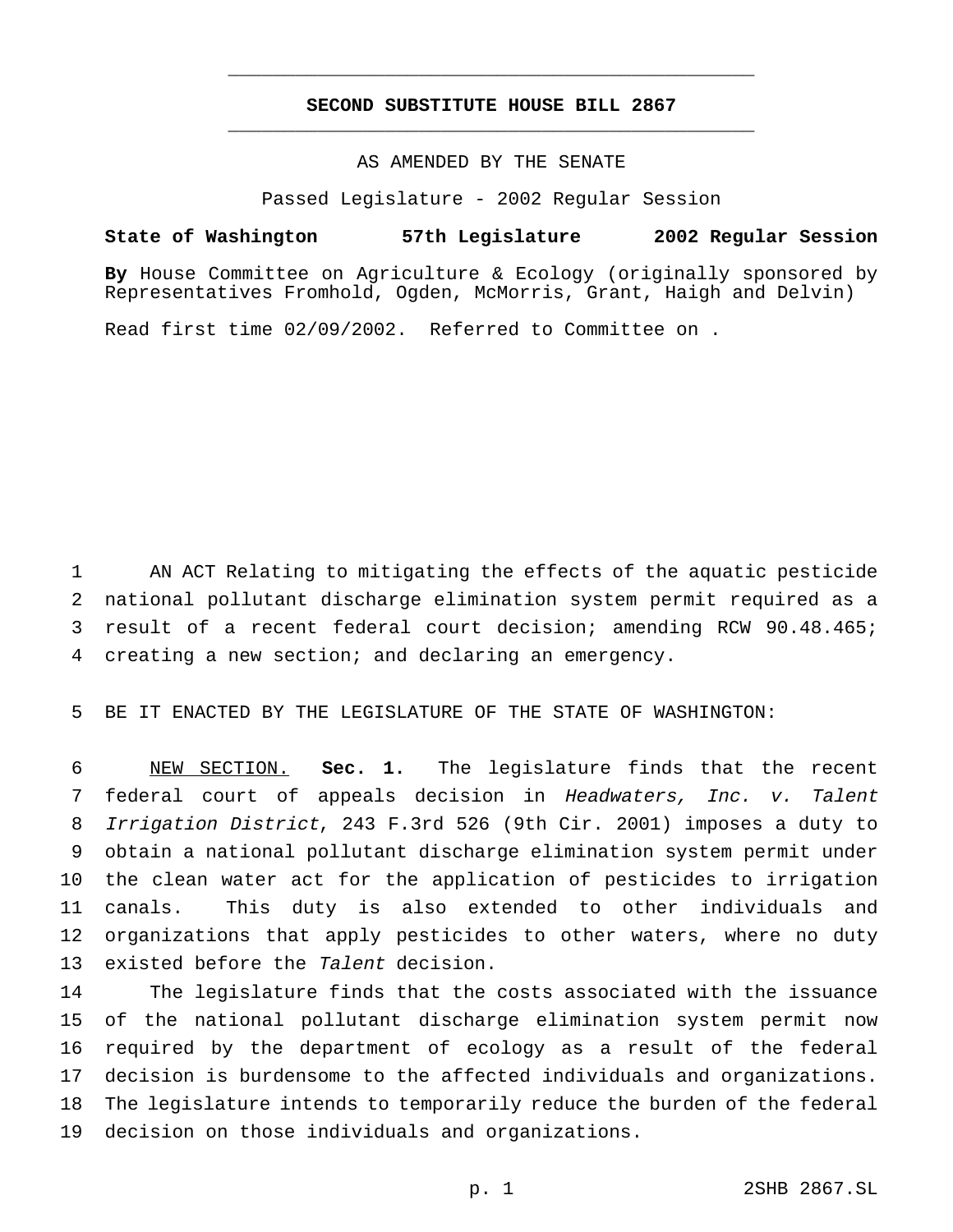**Sec. 2.** RCW 90.48.465 and 1998 c 262 s 16 are each amended to read as follows:

 (1) The department shall establish annual fees to collect expenses for issuing and administering each class of permits under RCW 90.48.160, 90.48.162, and 90.48.260. An initial fee schedule shall be established by rule ((within one year of March 1, 1989, and thereafter 7 the fee schedule shall)) and be adjusted no more often than once every two years. This fee schedule shall apply to all permits, regardless of date of issuance, and fees shall be assessed prospectively. All fees charged shall be based on factors relating to the complexity of permit issuance and compliance and may be based on pollutant loading and toxicity and be designed to encourage recycling and the reduction of the quantity of pollutants. Fees shall be established in amounts to fully recover and not to exceed expenses incurred by the department in processing permit applications and modifications, monitoring and evaluating compliance with permits, conducting inspections, securing laboratory analysis of samples taken during inspections, reviewing plans and documents directly related to operations of permittees, overseeing performance of delegated pretreatment programs, and supporting the overhead expenses that are directly related to these activities.

 (2) The annual fee paid by a municipality, as defined in 33 U.S.C. Sec. 1362, for all domestic wastewater facility permits issued under RCW 90.48.162 and 90.48.260 shall not exceed the total of a maximum of fifteen cents per month per residence or residential equivalent 26 contributing to the municipality's wastewater system. ((The department 27 shall adopt by rule a schedule of credits for any municipality engaging 28 in a comprehensive monitoring program beyond the requirements imposed 29 by the department, with the credits available for five years from March 30 1, 1989, and with the total amount of all credits not to exceed fifty 31 thousand dollars in the five-year period.))

 (3) The department shall ensure that indirect dischargers do not pay twice for the administrative expense of a permit. Accordingly, administrative expenses for permits issued by a municipality under RCW 90.48.165 are not recoverable by the department.

 (4) In establishing fees, the department shall consider the economic impact of fees on small dischargers and the economic impact of fees on public entities required to obtain permits for storm water runoff and shall provide appropriate adjustments.